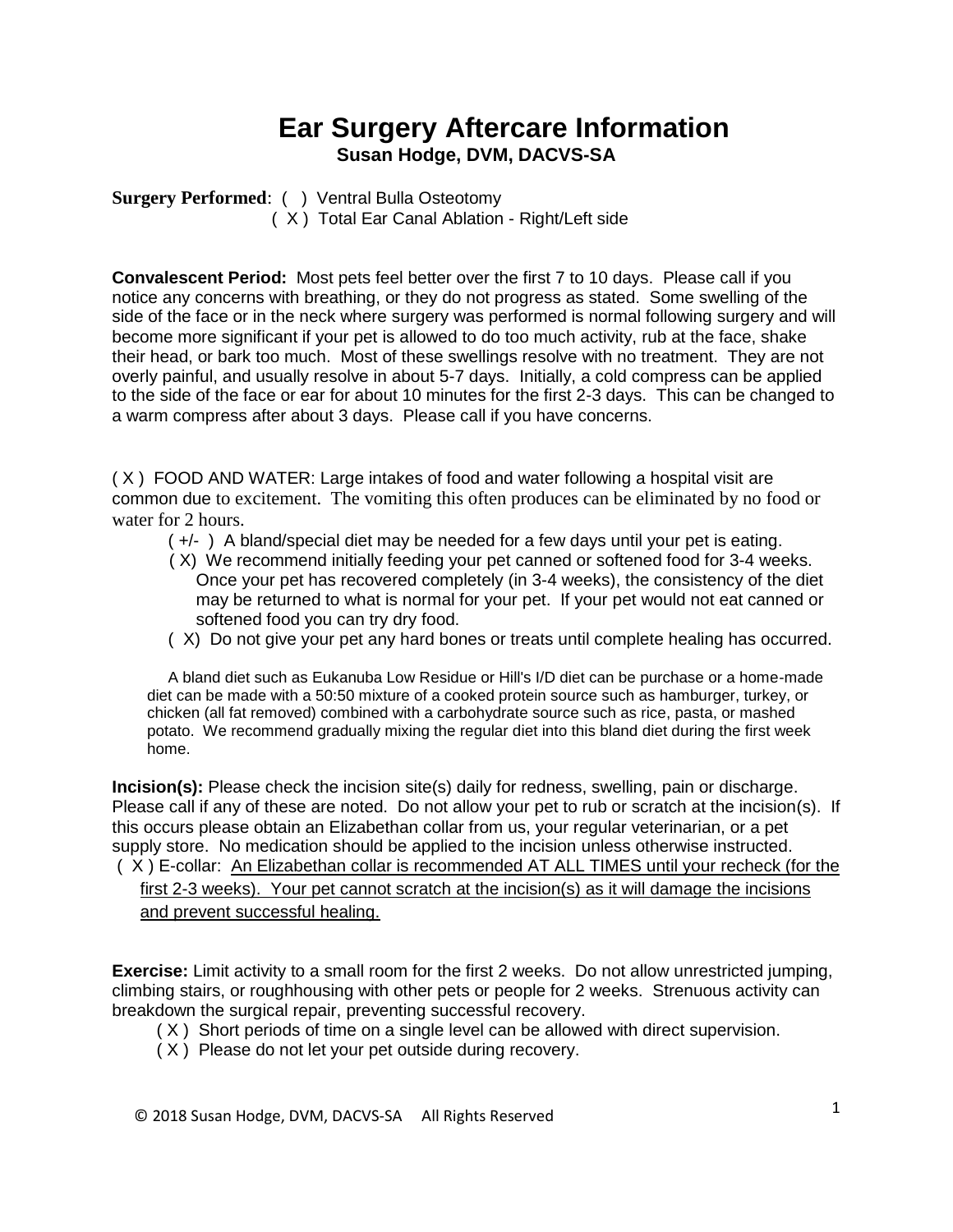( X ) LITTER PAN: Use shredded paper or Yesterdays News for litter for 10-14 days. If your pet will not go to the bathroom in this material, you can cover the regular litter box with a plastic bag (and place some of the shredded paper on top of the plastic to absorb urine). This will allow your pet to feel the litter under the bag and they will be more likely to use the box this way.

( X ) LAB /BIOPSY RESULTS: The removed tissue was submitted to the lab for testing and a culture was likely performed. The results may take up to 7 days to return from the lab. Dr. Hodge will call with the results when they arrive, but please call if you have not heard from her in about 10 days. These results will be faxed to your regular veterinarian.

 **(X) Additional notes:** You may notice an elevation of the third eyelid, a small pupil, or some laziness of the eyelids on the side that had surgery. This is a frequent post-operative finding just related to flushing of the bulla and in most cases resolves within a few weeks (4-6 weeks). Please call if you notice any discharge from the eye (particularly green or yellow), squinting or clouding of the eye, or redness of the eye.

## **Medications:**

- ( ) **Fentanyl patch** (sizes available include 12, 25, 50, 75, & 100 ug patches): This is a clear plastic patch applied to your pet's skin for relief of discomfort or pain control. You will be instructed on when to remove the patch from your pet's skin (usually the date it should be removed will be noted). In most pets, the effects of this patch will work for about 3-5 days total (average of 4 days). It can be disposed of in two ways only, either place the patch in a plastic bag and return it to the office that dispensed it to you for disposal, or fold it in half, and flush it down the toilet. Do not allow pets or people to lick, eat or chew the patch because this may result in intoxication. The effects of the patch take 12-24 hours to either start to work or for the effects of the patch to wear off. Other medications can be used with the patch in place if needed and instructions on adjusting doses should be provided for you.
- ( ) Pain relieving medications**: Buprenex 0.5 mg/mL**: The dose will be given in terms of the number of mL (1 syringe full of pre-filled medication) needed to be administered by mouth and the frequency will be noted for you (either every 8, or 12 hours) for 10-14 days as needed for pain control. This medication is an opioid and may cause sedation, mild constipation, or a decreased appetite. These side effects are related to the dose of the medication. Please call your doctor if you have concerns about any side effects. If a Fentanyl patch has been applied to your pet, this medication may not be needed until the patch has been removed, however it can be started with the Fentanyl patch at half the recommended dose if needed. Please call if you have additional questions or concerns.
	- ( ) The first doses are due about 8-12 hours after removal of the Fentanyl patch
	- OR ( ) The time of the next dose that this medication is due will be noted on your

<sup>2</sup> © 2018 Susan Hodge, DVM, DACVS-SA All Rights Reserved